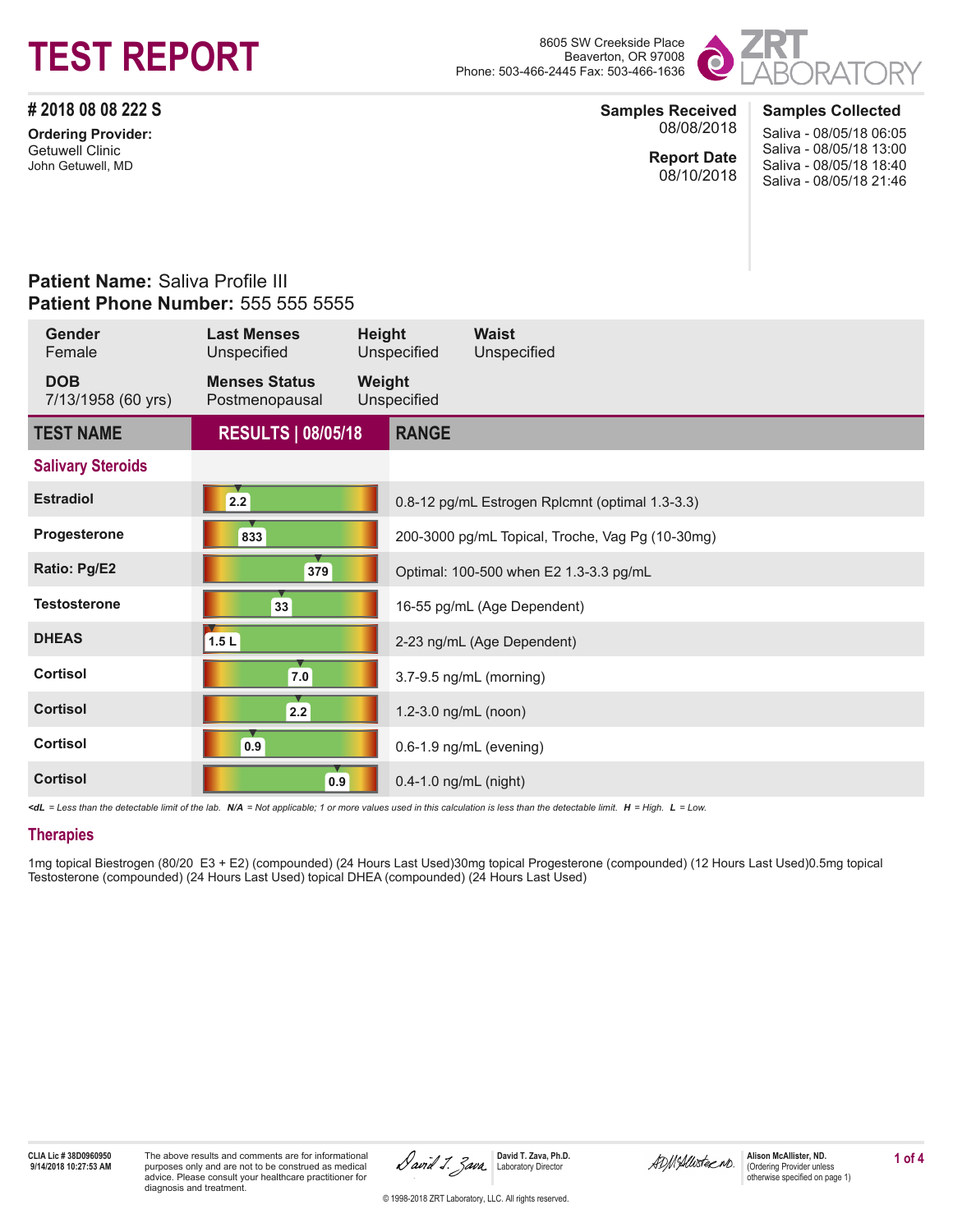#### **Graphs**

Disclaimer: Graphs below represent averages for healthy individuals not using hormones. Supplementation ranges may be<br>
bigher Please see supplementation ranges and lab comments if results are bigher or lower than expected higher. Please see supplementation ranges and lab comments if results are higher or lower than expected.



03:00 06:00 09:00 12:00 15:00 18:00 21:00 00:00 03:00 **Time of Day**



## **CLIA Lic # 38D0960950**

2

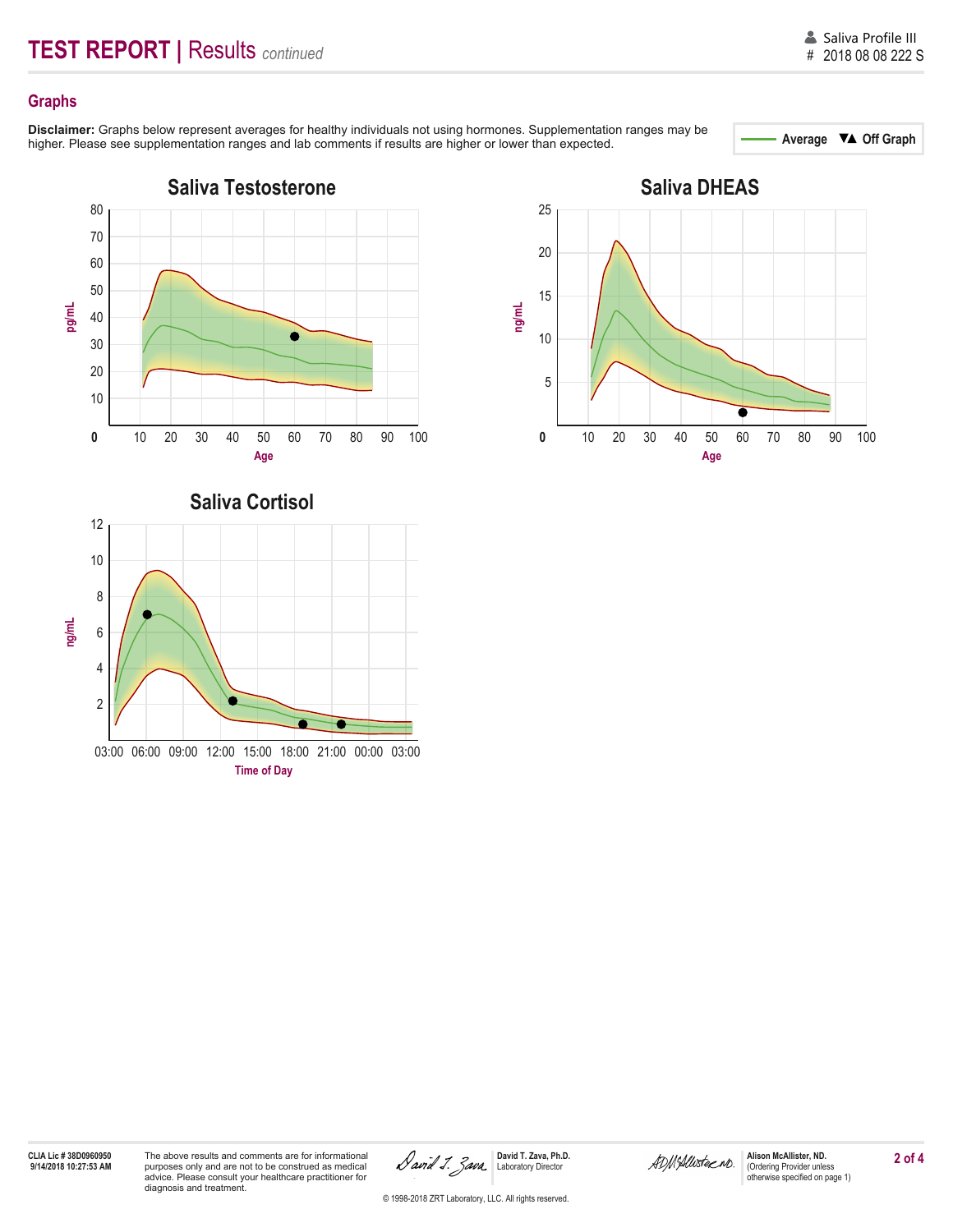**Disclaimer:** Symptom Categories below show percent of symptoms self-reported by the patient compared to total available symptoms for each category. For detailed information on category breakdowns, go to www.zrtlab.com/patient-symptoms.

| <b>SYMPTOM CATEGORIES</b>                           |        | <b>RESULTS   08/05/18</b> |  |
|-----------------------------------------------------|--------|---------------------------|--|
| <b>Estrogen / Progesterone Deficiency</b>           | $2\%$  |                           |  |
| <b>Estrogen Dominance / Progesterone Deficiency</b> | $0\%$  |                           |  |
| Low Androgens (DHEA/Testosterone)                   | $4\%$  |                           |  |
| <b>High Androgens (DHEA/Testosterone)</b>           | $10\%$ |                           |  |
| <b>Low Cortisol</b>                                 | 5%     |                           |  |
| <b>High Cortisol</b>                                | $2\%$  |                           |  |
| Hypometabolism                                      | $0\%$  |                           |  |
| <b>Metabolic Syndrome</b>                           | $2\%$  |                           |  |

| <b>SYMPTOM CHECKLIST</b>                                                                                                                          | <b>MILD</b> | <b>MODERATE</b> |
|---------------------------------------------------------------------------------------------------------------------------------------------------|-------------|-----------------|
| Aches and Pains<br>L.                                                                                                                             |             |                 |
| F<br>Acne                                                                                                                                         |             |                 |
| Allergies                                                                                                                                         |             |                 |
| i.<br>Anxious                                                                                                                                     |             |                 |
| <b>Bleeding Changes</b>                                                                                                                           |             |                 |
| <b>Blood Pressure High</b>                                                                                                                        |             |                 |
| <b>Blood Pressure Low</b><br><b>STATE OF STATE OF STATE OF STATE OF STATE OF STATE OF STATE OF STATE OF STATE OF STATE OF STATE OF STATE OF S</b> |             |                 |
| F<br><b>Blood Sugar Low</b>                                                                                                                       |             |                 |
| Body Temperature Cold<br><b>STATE OF STATE OF STATE OF STATE OF STATE OF STATE OF STATE OF STATE OF STATE OF STATE OF STATE OF STATE OF S</b>     |             |                 |
| <b>Bone Loss</b>                                                                                                                                  |             |                 |
| <b>Breast Cancer</b>                                                                                                                              |             |                 |
| Breasts - Fibrocystic<br>I.                                                                                                                       |             |                 |
| Breasts - Tender                                                                                                                                  |             |                 |
| <b>Chemical Sensitivity</b>                                                                                                                       |             |                 |
| Cholesterol High                                                                                                                                  |             |                 |
| F<br>Constipation                                                                                                                                 |             |                 |
| Depressed<br>and the state of the state of the state of the state of the state of the state of the state of the state of th                       |             |                 |
| Fatigue - Evening                                                                                                                                 |             |                 |
| Fatigue - Morning                                                                                                                                 |             |                 |
| F<br>Fibromyalgia                                                                                                                                 |             |                 |
| Foggy Thinking                                                                                                                                    |             |                 |
| Goiter                                                                                                                                            |             |                 |
| F<br>Hair - Dry or Brittle                                                                                                                        |             |                 |
| Hair - Increased Facial or Body                                                                                                                   |             |                 |
| L.<br>Hair - Scalp Loss                                                                                                                           |             |                 |
| i.<br>Headaches                                                                                                                                   |             |                 |
| <b>Hearing Loss</b><br>L.                                                                                                                         |             |                 |
| <b>Heart Palpitations</b>                                                                                                                         |             |                 |
| Hoarseness<br>i.                                                                                                                                  |             |                 |
| <b>Hot Flashes</b>                                                                                                                                |             |                 |
| Incontinence<br><b>STATE OF STATE OF STATE OF STATE OF STATE OF STATE OF STATE OF STATE OF STATE OF STATE OF STATE OF STATE OF S</b>              |             |                 |
| F<br>Infertility                                                                                                                                  |             |                 |
| Irritable                                                                                                                                         |             |                 |
| and the state of the state of the state of the state of the state of the state of the state of the state of th<br>Libido Decreased                |             |                 |
| F<br>Memory Lapse                                                                                                                                 |             |                 |
| F.<br>Mood Swings                                                                                                                                 |             |                 |
| Muscle Size Decreased                                                                                                                             |             |                 |
| Nails Breaking or Brittle                                                                                                                         |             |                 |
| Nervous                                                                                                                                           |             |                 |
| I.<br><b>Night Sweats</b>                                                                                                                         |             |                 |
| F<br>Numbness - Feet or Hands                                                                                                                     |             |                 |

**CLIA Lic # 38D0960950**

purposes only and are not to be construed as medical advice. Please consult your healthcare practitioner for diagnosis and treatment.

SLIA Lic # 38D0960950 The above results and comments are for informational **ALISON David T. Zava, Ph.D. Bavid T. Zava, Ph.D.** Alison McAllister, ND. Alison McAllister, ND. 3 of 4<br>9/14/2018 10:27:53 AM purposes only and a **David T. Zava, Ph.D.** Laboratory Director